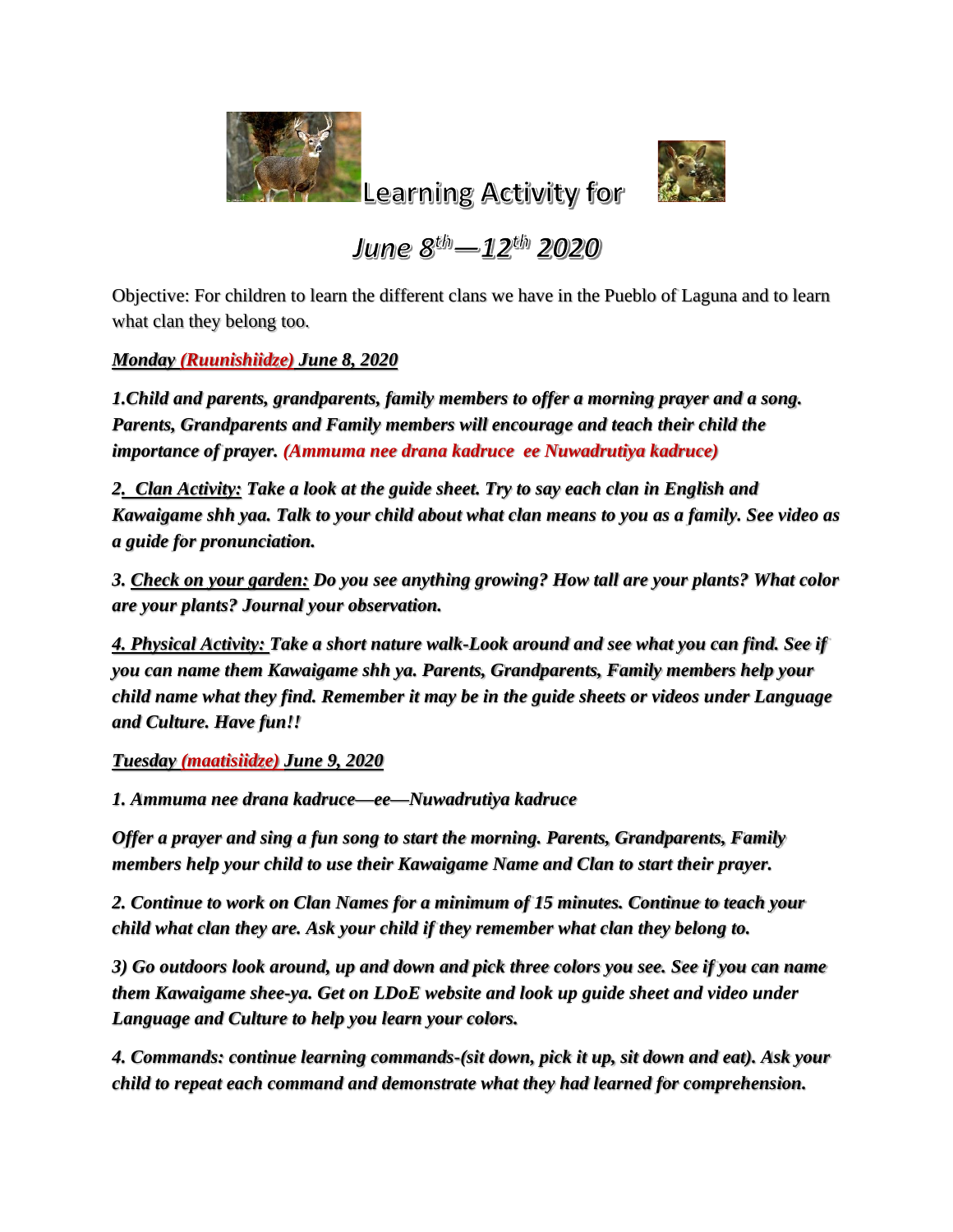*Wednesday (sina-ka'aitra) June 10, 2020*

*1. Time to pray (ammuma nee drana kadruce—ee-- Nuwadrutiya kadruce)*

*2. Sing your butterfly song or Twinkle Little Star. Ask your child what the song is saying.* 

*3. Continue to work on colors by asking questions such as (what color is the sky?—What color is an apple?) Child will respond Kawaigame shee-ya.* 

*4. Continue to work on clan names and stories you may know about your clan.* 

*Thursday (sruweewesiidze) June 11, 2020*

*1. Ammuma nee drana kadruce—Nuwadrutiya kadruce*

*2. Relearn your school song--See video on LDoE website*

*3. Counting time: Count up to ten (ask your parents, grandparent, family member to help you count past 10) such as: k'atsi-isrka dzidra/ k'atsi-dyuu dzidra/k'atsi-chemi-dzidra (11/12/13).*

*Friday (yeenisidze)June 12, 2020*

*Hooray—you made it to yeenisidze!!*

*Review what your child has learned this week!!*

*REMEMBER: CHILDREN ARE PRECIOUS-LOVE THEM UNCONDITIONALLY!!*

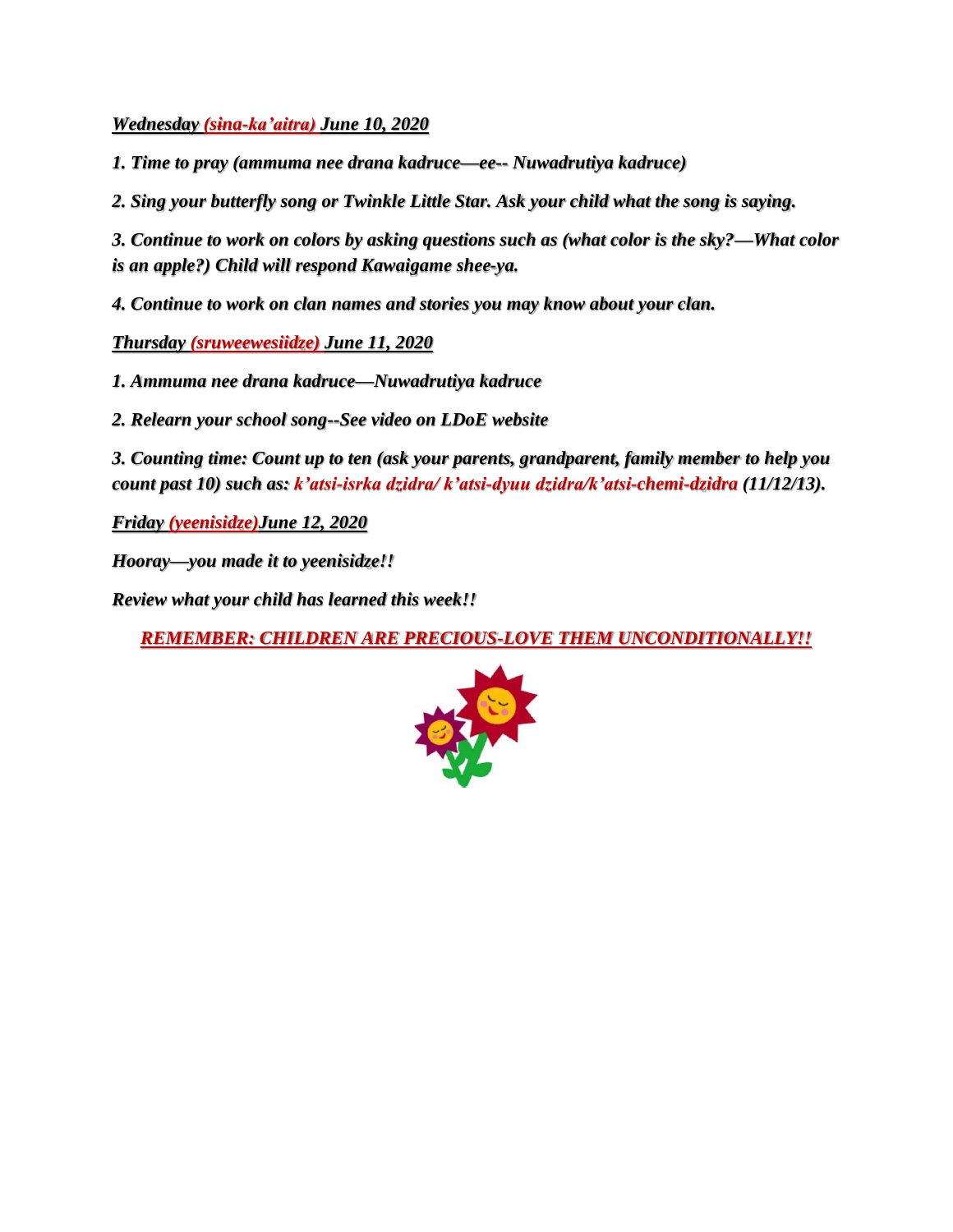



 *Pueblo of Laguna Clans* 

## *Kawaigame Hanu*

Objective: For children to learn what clan they belong to and to know the significance of each clan within the Laguna Pueblo.

*Remember: Add "Hanu" (the people) at the end of the Kawaigame name.*





*Bear Clan—(kuaya) Roadrunner Clan—(Shaasrk'a)* 



*Parrot Clan—(Sha-wee-thee) Turkey Clan—(tsina)* 











*Eagle Clan—(daaw-mee) Oak Clan—(habani)* 



*Corn Clan—(y'aak'a) Sun Clan—(usraatra)*